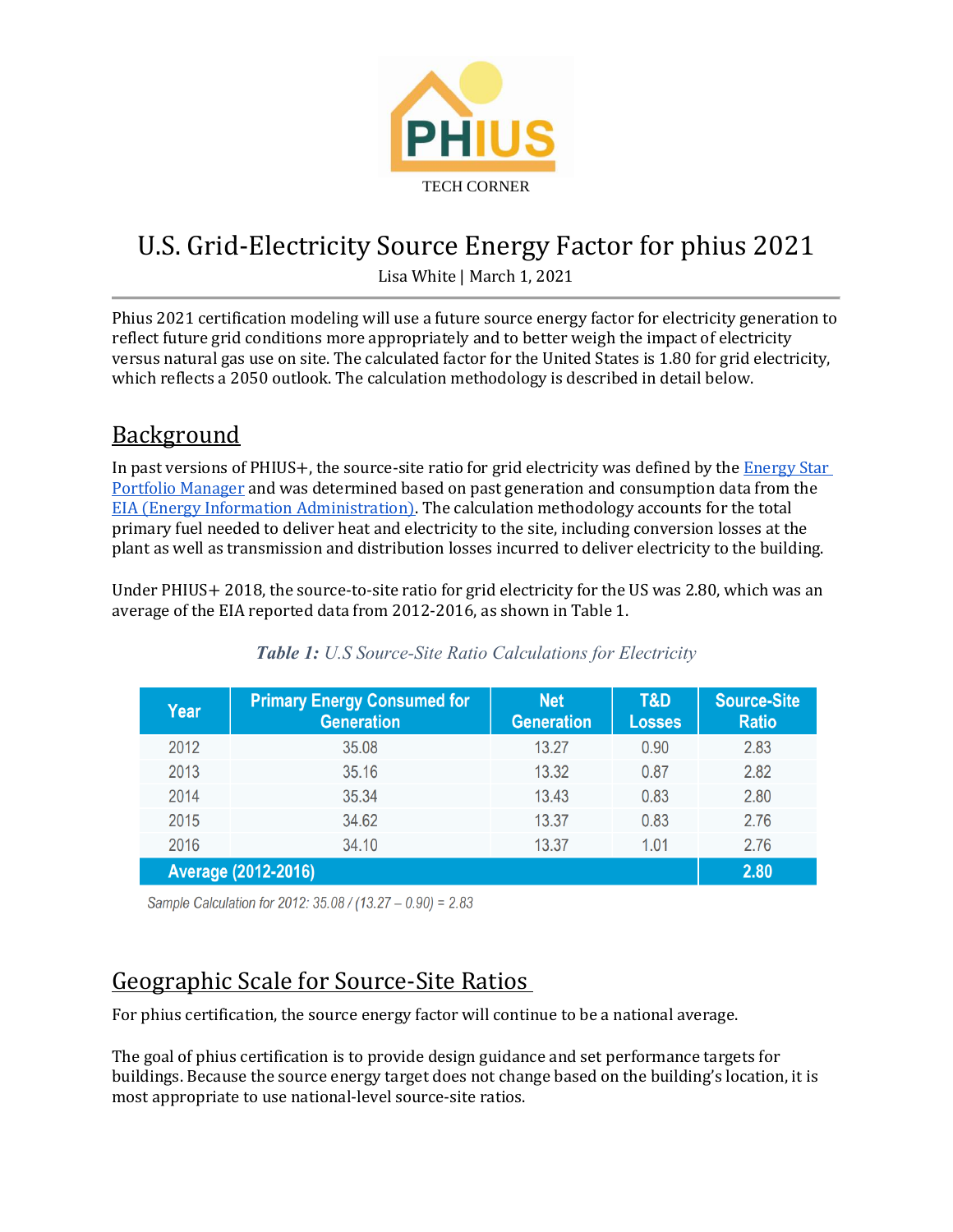

### Rationale: Excerpt from Energy Star Portfolio Manager:

There are a few reasons [why national source-site ratios prov](https://portfoliomanager.energystar.gov/pdf/reference/Source%20Energy.pdf)ide the most equitable approach: **1. Fixed Geography.** The geographic location is fixed for most buildings; there is no opportunity to relocate the building to a region with more efficient electrical production. 2. Interconnected Grid. For most buildings, it is not possible to trace each kWh of electricity back to a specific power plant. Across a given utility region, the grid is connected and the electric consumption of a specific building cannot be associated with any individual plant. 3. Building Focus. The key unit of analysis is the building. It is the efficiency of the building, not the utility, which is evaluated. Under this approach, two buildings with identical operation and energy efficiency will receive the same source energy result regardless of their geographic location or utility company. The use of national source-site ratios ensures that no specific building will be credited (or penalized) for the relative efficiency of its utility provider.

## Calculation Methodology

The calculation for a future source energy factor for the United States required the combination of three data sources: (1) the projected future electricity generation mix, (2) fuel conversion energy factors per generation type, and (3) total system losses from transmission, distribution and storage.

### Part 1: Electricity Generation Mix

The future electricity generation mix scenario is taken from research from the National Renewable Energy Laboratory (NREL), the [2020 Standard Scenarios Report: A U.S. Electricity Sector Outlook.](https://www.nrel.gov/docs/fy21osti/77442.pdf)  This report publishes [data on 45 forward looking grid scenarios,](https://cambium.nrel.gov/) studying the impact of future



Phius Tech Corner, © phius. March 2021, Grid Electricity Source Energy Factor for phius 2021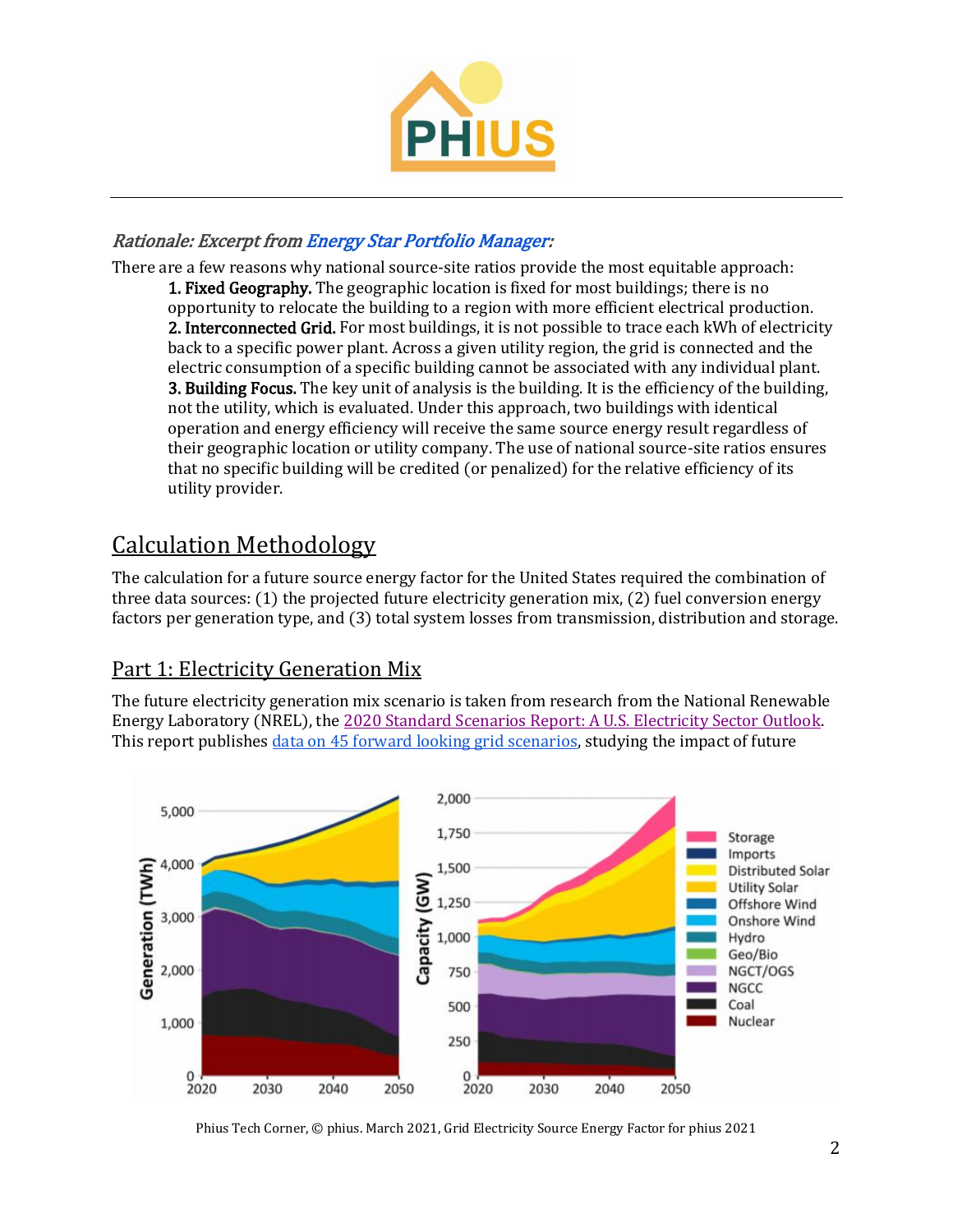

variables (such variation in fuel cost, high or low renewable energy costs, etc.) relative to a reference case. The reference or default case is titled the 'Mid-Case Scenario' and reports on future grid generation and capacity mixes projected out to 2050 based on policies that were in place as of June 30, 2020.

The projections are done on a state-by-state level. The state-by-state projected generation for the year 2050 was summed to arrive at the total generation mix at the national scale. This was used to determine the percentage of the annual electricity generation that will be covered by each generation type as shown in Table 2.

| <b>Generation Type</b>                  | <b>Generation (TWh)</b> | <b>Percentage of Total</b><br><b>Generation Mix</b><br>(including storage) |
|-----------------------------------------|-------------------------|----------------------------------------------------------------------------|
| <b>Biopower</b>                         | 7.01                    | 0.1%                                                                       |
| <b>CSP</b>                              | 0.00                    | $0.0\%$                                                                    |
| Coal                                    | 347.06                  | 6.8%                                                                       |
| Geothermal                              | 26.49                   | 0.5%                                                                       |
| Hydro                                   | 282.42                  | 5.6%                                                                       |
| Imports                                 | 67.35                   | 1.3%                                                                       |
| Land-based Wind                         | 950.45                  | 18.7%                                                                      |
| Natural Gas - Combined Cycle            | 1526.44                 | 30.1%                                                                      |
| <b>Natural Gas - Combustion Turbine</b> | 11.56                   | $0.2\%$                                                                    |
| Nuclear                                 | 377.57                  | 7.4%                                                                       |
| Offshore Wind                           | 111.56                  | 2.2%                                                                       |
| Oil-Gas-Steam                           | 0.00                    | $0.0\%$                                                                    |
| Rooftop PV                              | 209.05                  | 4.1%                                                                       |
| Storage                                 | $-160.81$               | $-3.2%$                                                                    |
| <b>Utility PV</b>                       | 1321.92                 | 26.0%                                                                      |

### *Table 2: Projected 2050 U.S. Electric Grid Generation Mix*

While the NREL report does provide estimated  $CO<sub>2</sub>$  emissions associated with the projected generation mix per state, it does not provide source energy factors. Therefore, other informational resources were utilized to convert the predicted electricity generation mix to a national source energy factor.

### Part 2: Fuel Conversion Energy Factors

The next step to convert generation type to a source energy factor is to use fuel conversion factors. The EIA has published heat rate factors for all non-renewable generation types published in NREL's future projected grid mix. Heat rates vary based on the efficiency of the conversion process of the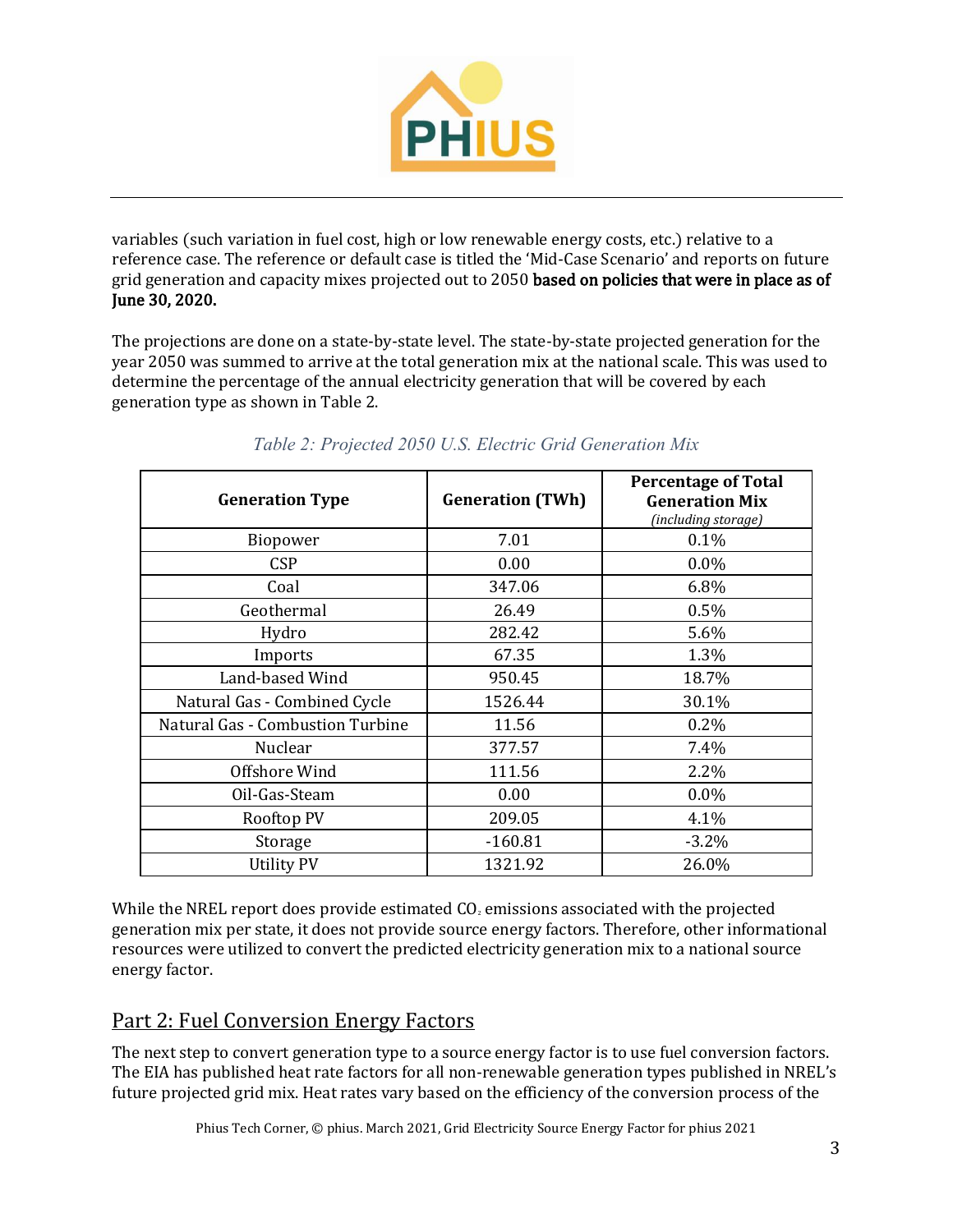

equipment. Therefore, a single fuel type (i.e. natural gas) has a different heat rate for combined cycle versus combustion turbine due to varying equipment used for the conversion of fuel to electricity.

The EIA data provides the last 10 years of Average Tested Heat Rates by Prime Mover and Energy [Source.](https://www.eia.gov/electricity/annual/html/epa_08_02.html) There have been very minor improvements in efficiency of electricity generation in the past 10 years. The reported heat rate factors from the past 5 years of available data (2014-2018) were averaged and that average value was used as a more forward-looking approach. The heat rate values per generation type are shown in Table 3.

| <b>Generation Type</b>           | <b>Heat Rate</b><br>(BTU/kWh) | <b>Fuel Conversion</b><br>Factor |  |  |
|----------------------------------|-------------------------------|----------------------------------|--|--|
| <b>Biopower</b>                  | N/A                           |                                  |  |  |
| <b>CSP</b>                       | N/A                           | 1                                |  |  |
| Coal                             | 10,048                        | 2.95                             |  |  |
| Geothermal                       | N/A                           | 1                                |  |  |
| Hydro                            | N/A                           | 1                                |  |  |
| Imports                          | N/A                           | 1.83                             |  |  |
| Land-based Wind                  | N/A                           | 1                                |  |  |
| Natural Gas - Combined Cycle     | 7,648                         | 2.242                            |  |  |
| Natural Gas - Combustion Turbine | 11,242                        | 3.295                            |  |  |
| Nuclear                          | 10,458                        | 3.065                            |  |  |
| Offshore Wind                    | N/A                           | 1                                |  |  |
| Oil-Gas-Steam                    | 10,202                        | 2.990                            |  |  |
| Rooftop PV                       | N/A                           | 1                                |  |  |
| Storage                          | N/A                           | N/A                              |  |  |
| <b>Utility PV</b>                | N/A                           |                                  |  |  |

### *Table 3: Fuel Conversion Rates used for each Generation Type*

The heat rate, expressed in BTU/kWh, can be expressed as an energy conversion factor by converting to a unitless metric. This is done by dividing by 3412 kWh/BTU as shown in the chart above. It is assumed that all renewable energy resources have a fuel conversion factor of 1.

The electricity from the 'imports' category comes from Canada. Therefore, the conversion factor for imported electricity is estimated based on the reported source energy factor of 1.96 from the [2020](https://portfoliomanager.energystar.gov/pdf/reference/Source%20Energy.pdf) [Energy Star Portfolio Manager](https://portfoliomanager.energystar.gov/pdf/reference/Source%20Energy.pdf) report. In the report, it is estimated that roughly 6.55% of that is due to transmission and distribution losses, and therefore the fuel conversion factor alone is estimated as  $(1.96*1-0.0655) = 1.83$ .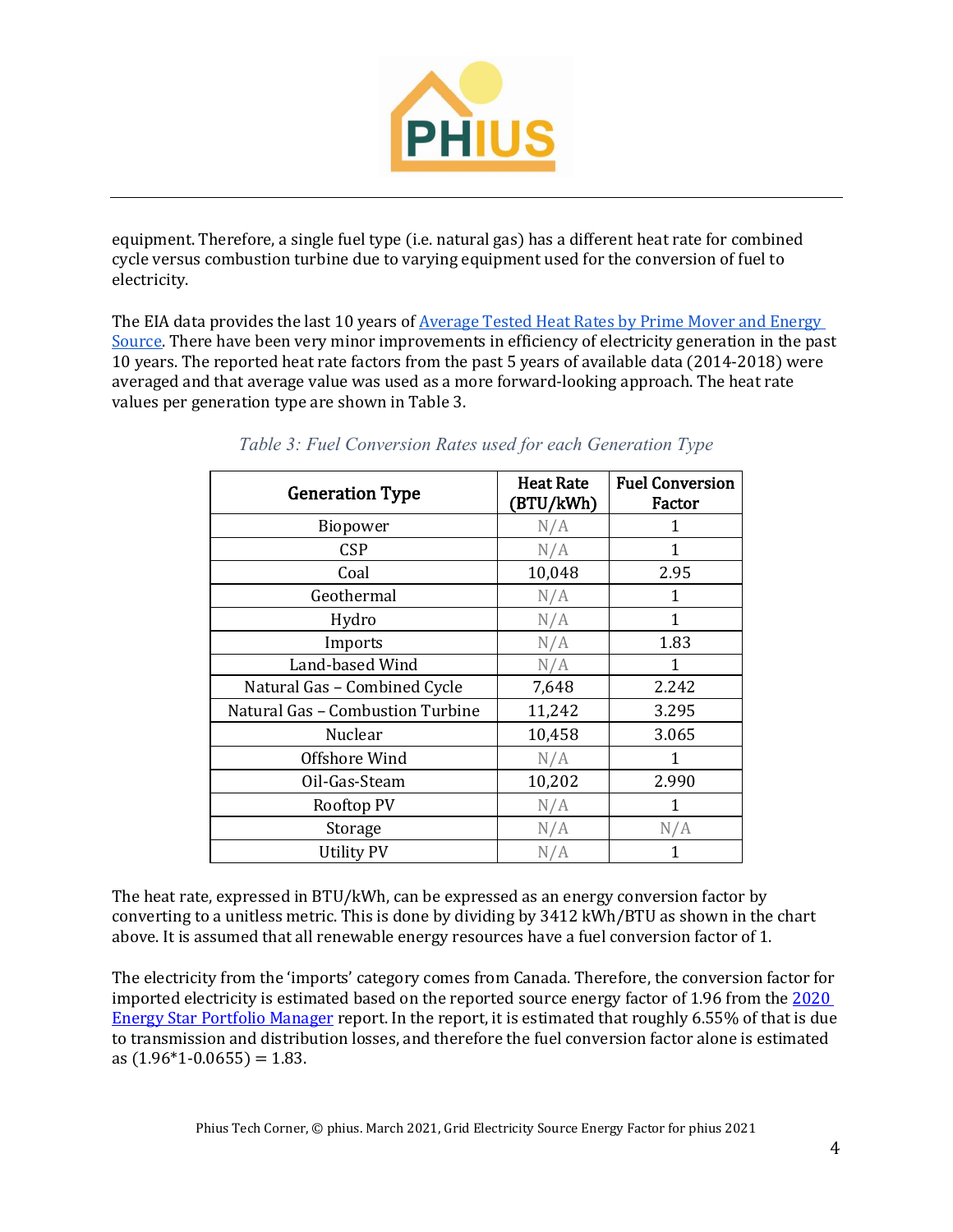

Energy storage is categorized as a generation source in the future generation mix but its contribution is a negative number. This is accounting for the loss of storing energy and then dispatching it later. For example, the typical round-trip efficiency for battery storage is 80%. The negative contribution is -3.17%, and this will be factored into the next conversion step below.

### Part 3: System Losses - Transmission, Distribution & Storage

The last variable needed to calculate a source energy factor based on generation type is the system wide losses that consist of transmission and distribution (T&D) and energy storage.

#### Transmission and Distribution

The Energy Star Portfolio Manager data shown in Table 1 reports T&D losses per year for 2012-2016. The average of these years is 6.65%. However, minor grid improvements have been made since then. The **Emissions & Generation Resource** [Integrated Database \(eGRID\)](https://www.epa.gov/sites/production/files/2020-01/documents/egrid2018_technical_support_document.pdf) reports more recent data, from 2018, that is broken down into the various interconnects. According to eGRID2018, the US average transmission and distribution loss is 4.87%. This value was used for the transmission and distribution loss assumption for the future scenario.

#### *Table 4: eGRID2019 Grid Gross Loss (%)*

| <b>Power Grid</b> | Grid Gross Loss (%) |
|-------------------|---------------------|
| Eastern           | 4.88%               |
| Western           | 4.80%               |
| <b>ERCOT</b>      | 4.87%               |
| Alaska            | 5.12%               |
| Hawaii            | 5.14%               |
| U.S.              | 4.87%               |

### Energy Storage

The energy storage losses from the 2020 NREL Mid-Case Scenario future generation mix scenario is reported as -3.17% of the total mix. This was categorized as a total system loss in the calculation.

These two loss factors were combined to reach a total system loss of  $(4.87 + 3.17) = 8.04\%$ .

### Calculation Methodology Summary:

Step 1: Use NREL's mid-case scenario for the US national grid mix in 2050 to determine the generation type mix.

Step 2: Use the EIA heat rate values to account for conversion of fuel to electricity based on generation type.

Step 3: Use eGRID2018 data for national transmission and distribution loss and the NREL mid-case scenario data from Step 1 for energy storage losses to determine system wide losses. Step 4: Calculate using the factors above.

4a. Assign a fuel conversion rate to each generation type.